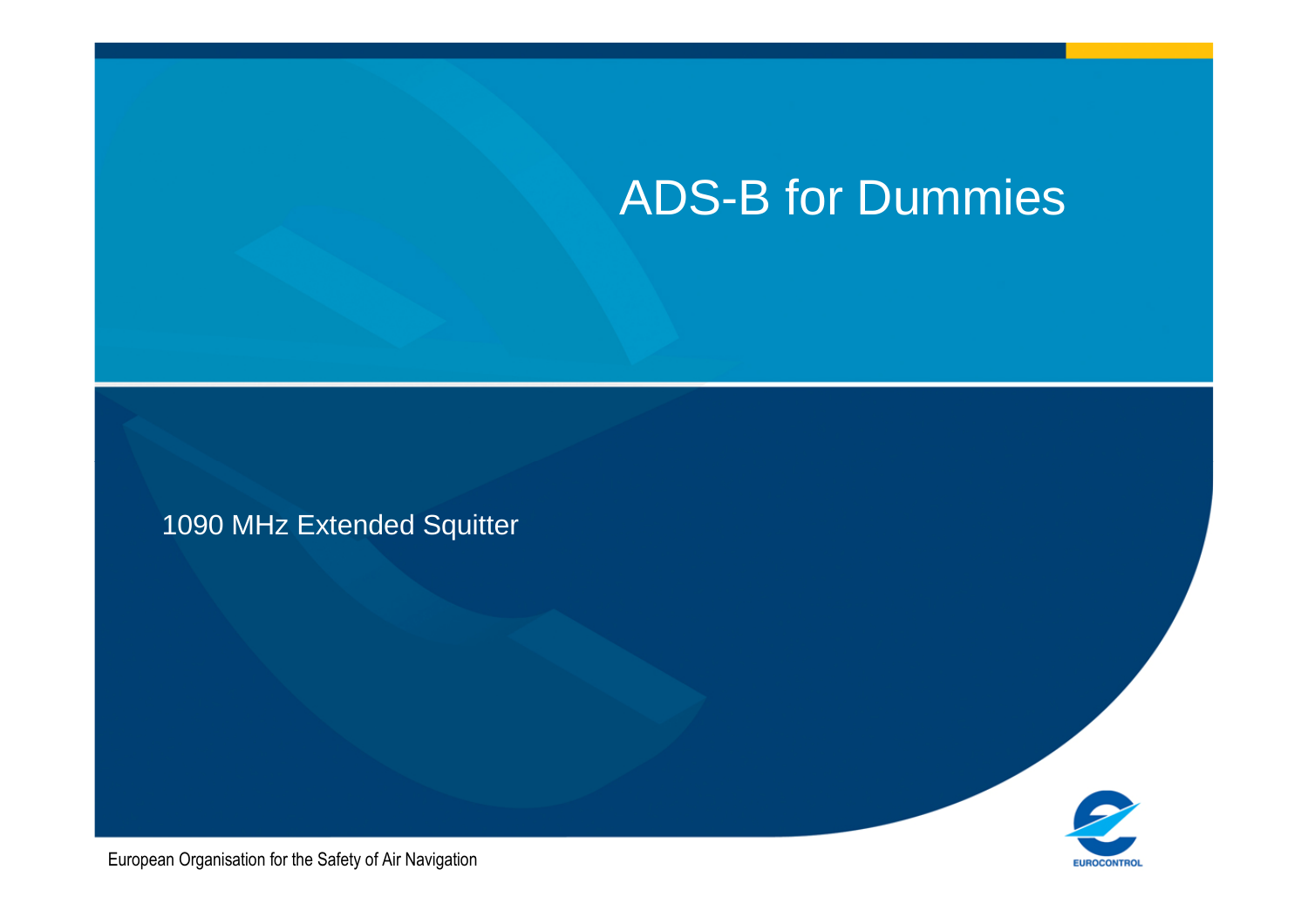#### **Content**

- **Mode S overview**
- **Extended Squitter**
- Standards
- Reported ADS-B data
- Reception techniques
- Performance and Capacity
- **•** Equipage
- CASCADE activities



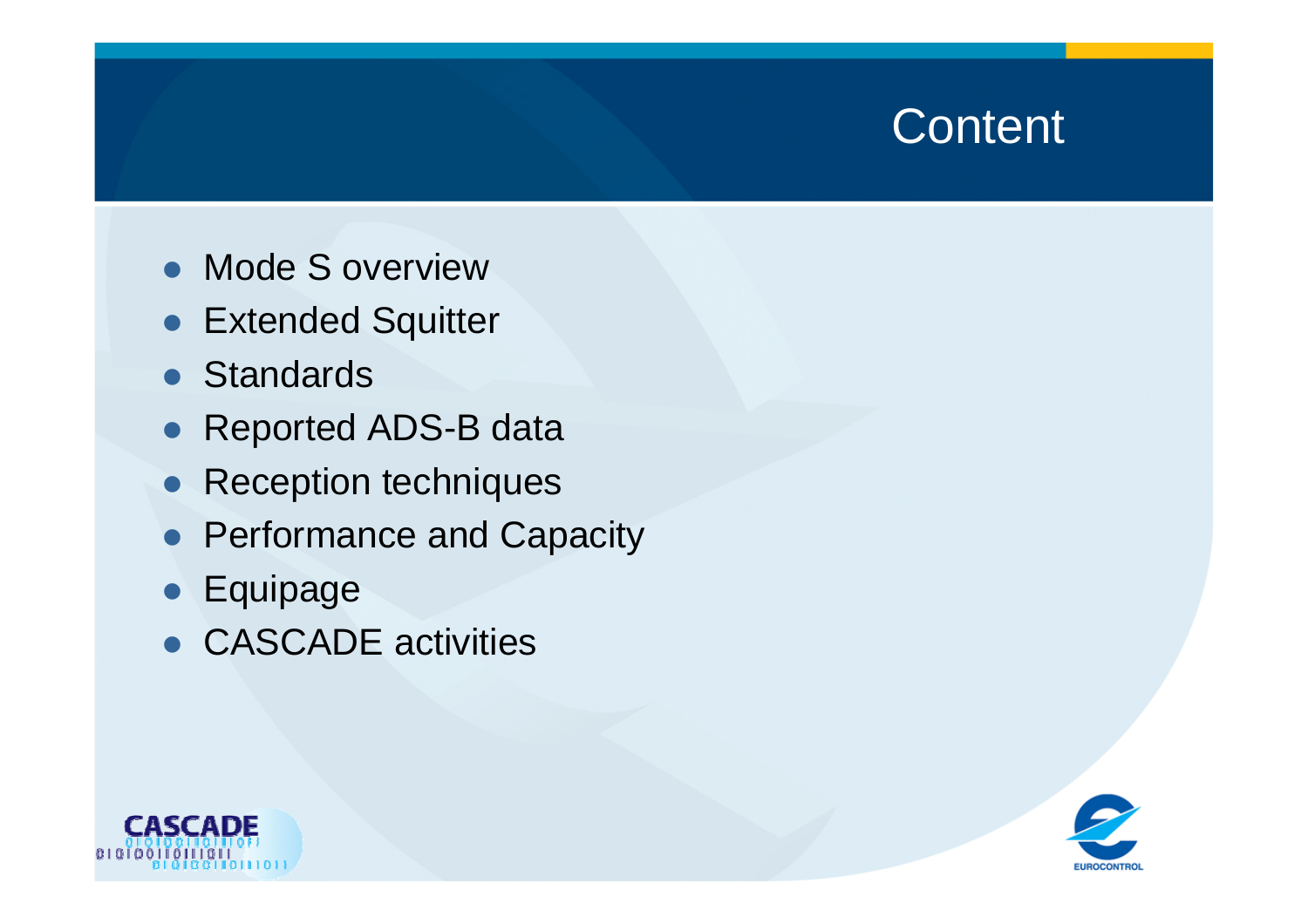# Mode A/C SSR (ATCRBS)

#### **MODE A/C SECONDARY SURVEILLANCE RADAR**

- $\bullet$  The SSR system is made up of airborne transponders and ground interrogators/ receivers
- $\bullet$  **Mode A** replies convey a target id (Code 3/A)
	- 4096 codes allowed
- $\bullet$  **Mode C** replies provide the barometric altitude





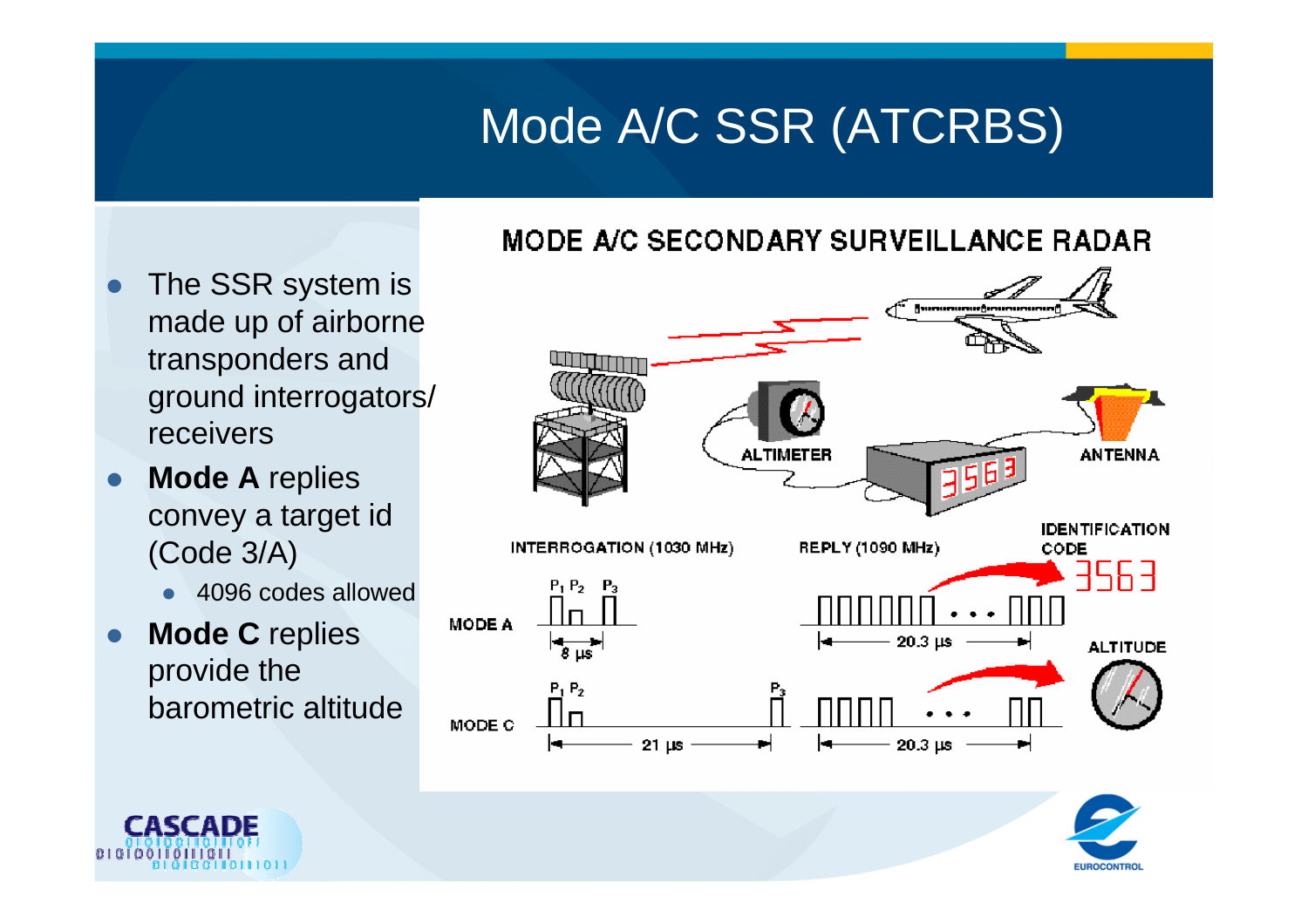### Mode S<sup>®</sup>

- Evolutionary improvement of Mode A/C SSR.
	- globally unique a/c identification (24 bits)
		- overcoming the limitation to 4096 Code A addresses
	- selective interrogation
		- to avoid unwanted replies ("fruit")
	- $\bullet$  Interrogator Codes (IC)
		- **•** for unambiguous data exchange with transponders
	- support for the Airborne Collision and Avoidance System (ACAS)
		- acquisition squitter broadcast
	- support for point to point datalink as well as surveillance
	- **•** extension possibilities to
		- ADS-B through the 1090 MHz Extended Squitter (1090ES)
		- multilateration (surface and wide area)
- $\bullet$ • Backwards compatible with Mode A/C SSR (air/ground)<br>
SCADE



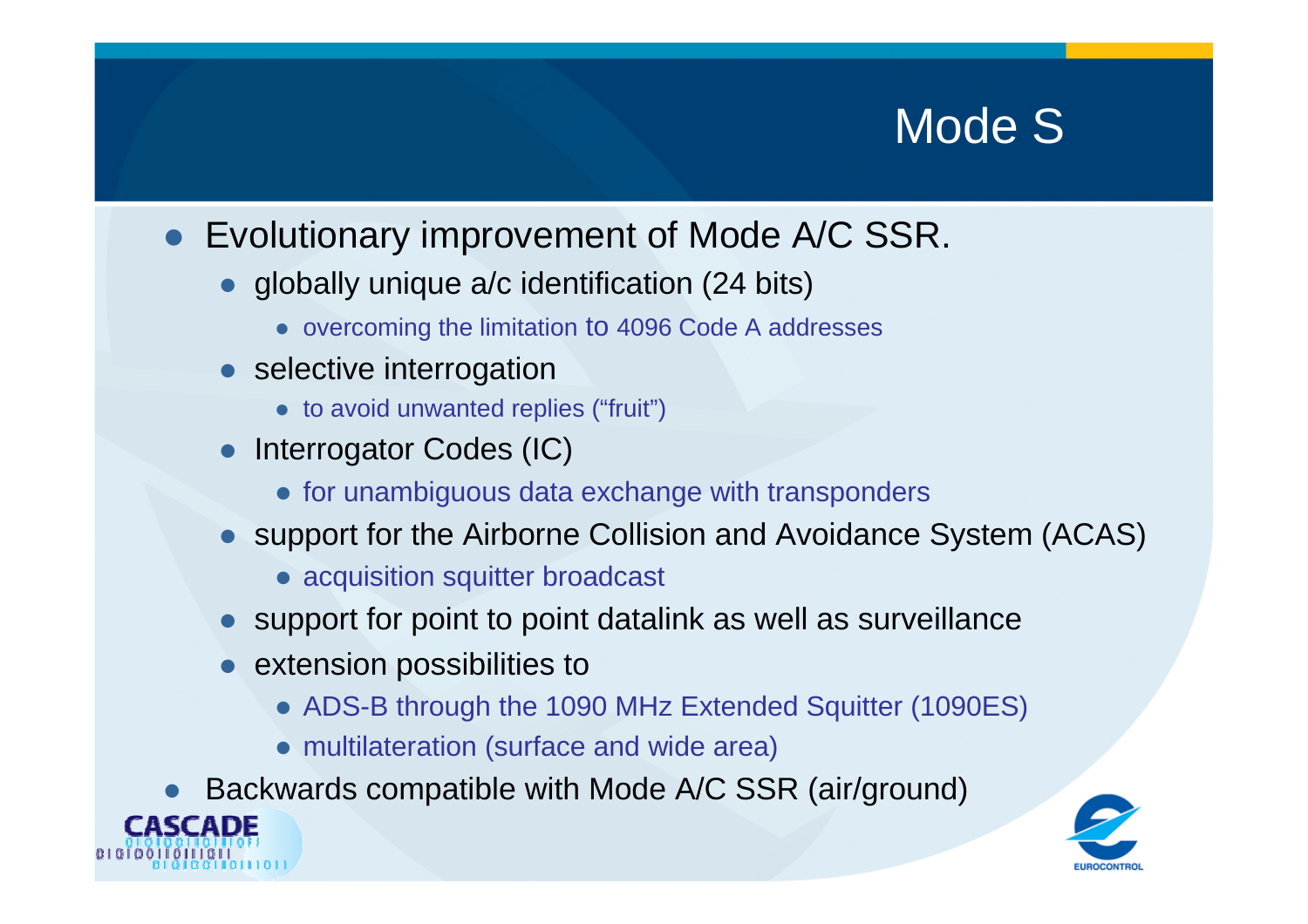### Mode S Signals



**Mode S Reply**

Data rate: 1 Mbps

Modulation: PPM

**Pulse Position Modulation**: Pulse transmitted in the 1st or 2nd half of the bit period (indicating a 1 or 0, respectively).



 $010100$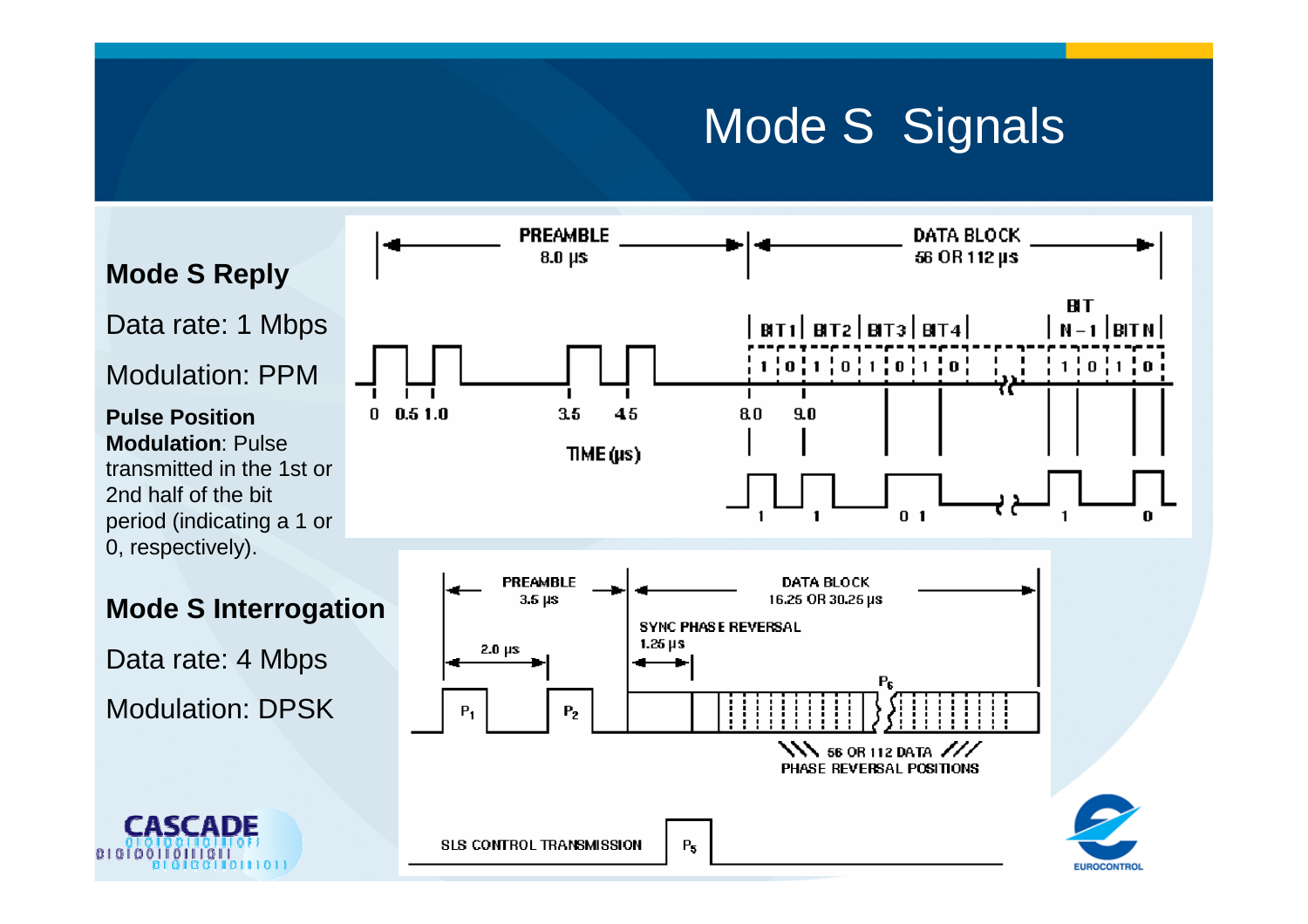### Mode S Data Block

#### SURVEILLANCE INTERROGATION AND REPLY

| NO.                | CONTROL   | FORMAT SURV. & COMM. ADDRESS/PARITY | 56 |
|--------------------|-----------|-------------------------------------|----|
| $(5 \text{ bits})$ | (27 BITS) | $(24$ BITS)                         |    |

#### SURVEILLANCE/COMMUNICATION INTERROGATION AND REPLY - COMM-A AND COMM-B

| FORMAT<br>NO.<br>(5 Bits) | SURV. & COMM.<br>CONTROL<br>(27 BITS) | MESSAGE FIELD<br>(56 BITS) | ADDRESS/PARITY<br>$(24$ BITS) | <b>112 BITS</b> |
|---------------------------|---------------------------------------|----------------------------|-------------------------------|-----------------|
|---------------------------|---------------------------------------|----------------------------|-------------------------------|-----------------|

**BITS** 

#### COMMUNICATION INTERROGATION AND REPLY - EXTENDED LENGTH MESSAGE (ELM)

| <b>FORMAT</b><br>NO.<br>(2 Bits) | COMM.<br>CONTROL<br>(6 BITS) | MESSAGE FIELD<br>(80 BITS) | ADDRESS/PARITY<br>$(24$ BITS) | <b>112 BITS</b> |
|----------------------------------|------------------------------|----------------------------|-------------------------------|-----------------|
|----------------------------------|------------------------------|----------------------------|-------------------------------|-----------------|



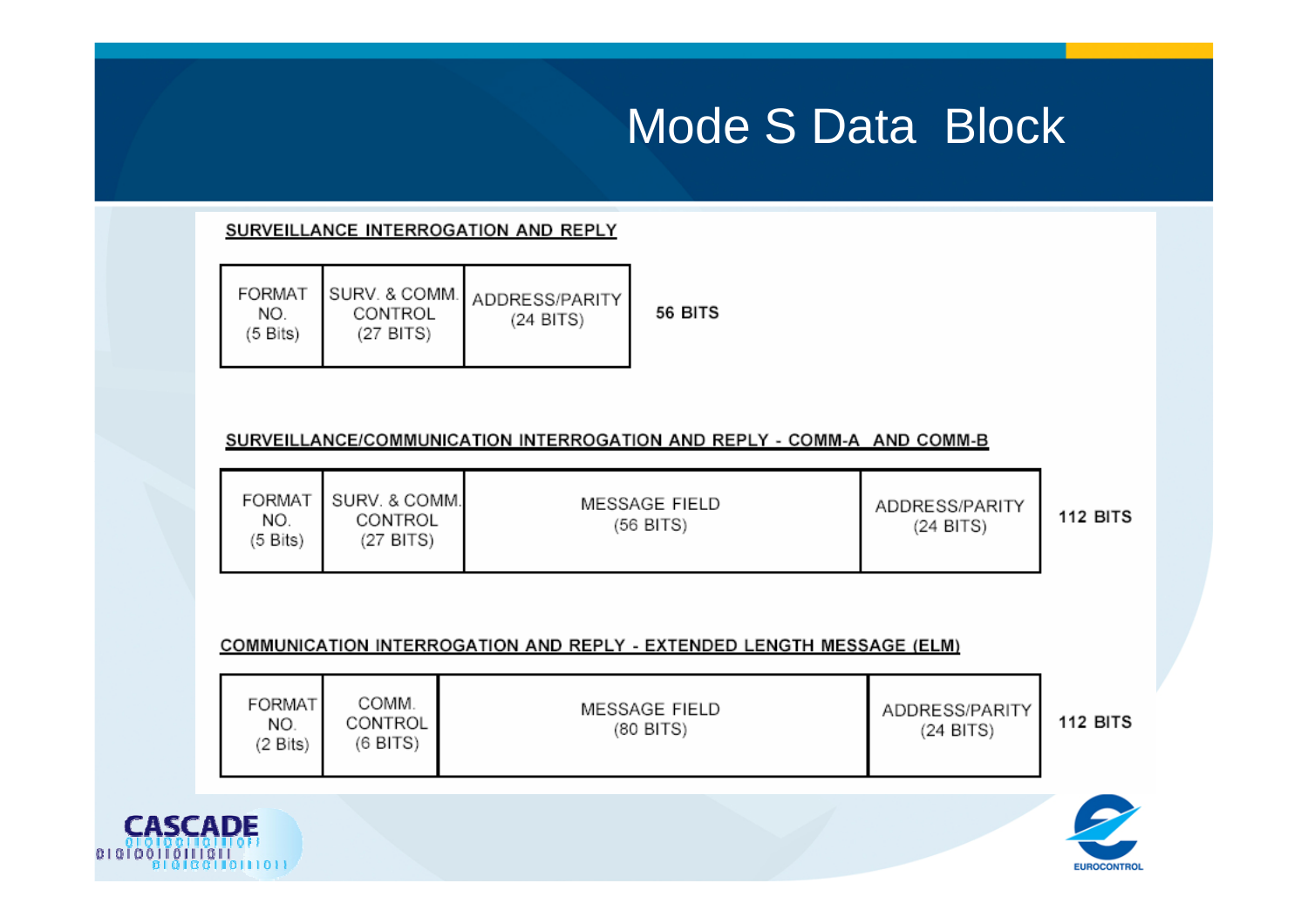# TCAS/ACAS Operation

- $\bullet$  Mode S transponders broadcast acquisition squitters for identification
- **TCAS** interrogates  $\bullet$ nearby traffic and derives distance and bearing from the replies
- **TCAS** generates  $\bullet$ TAs and RAs for display on cockpit HMI





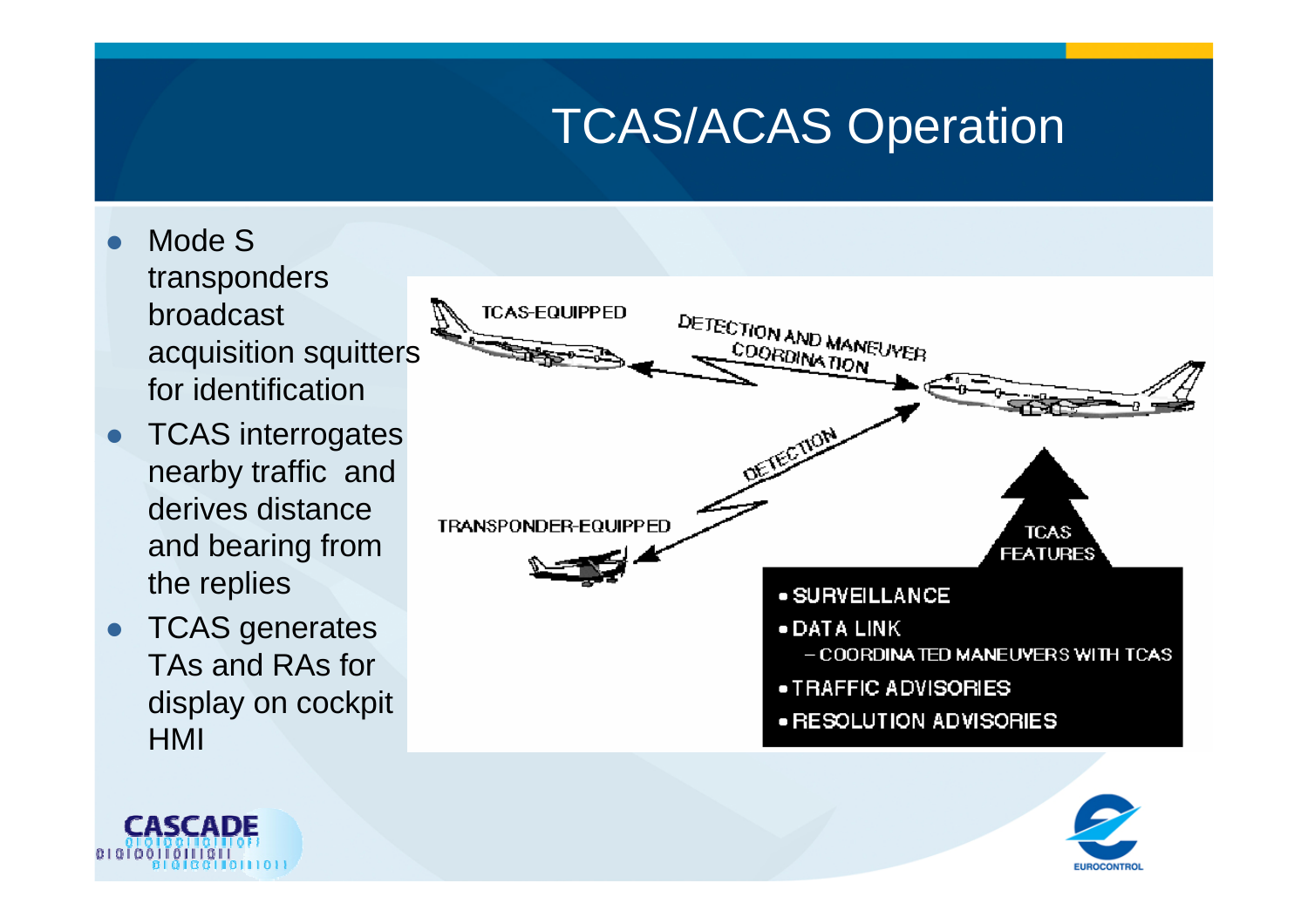### **Mode S Acquisition Squitter**

- $\bullet$  The Mode S transponder outputs an unsolicited transmission once per second to enable ACAS to acquire Mode S equipped aircraft
	- carries only the ICAO 24 bit a/c address, which is a unique aircraft identifier used in Mode S

**MODE S SHORT SQUITTER (56 BITS)**

| 8 bit          | 24 bit             | 24 bit        |
|----------------|--------------------|---------------|
| <b>CONTROL</b> | <b>A/C ADDRESS</b> | <b>PARITY</b> |



.... . .....∩............. <del>∏</del>



**TRANSMITTED ONCE PER SECOND**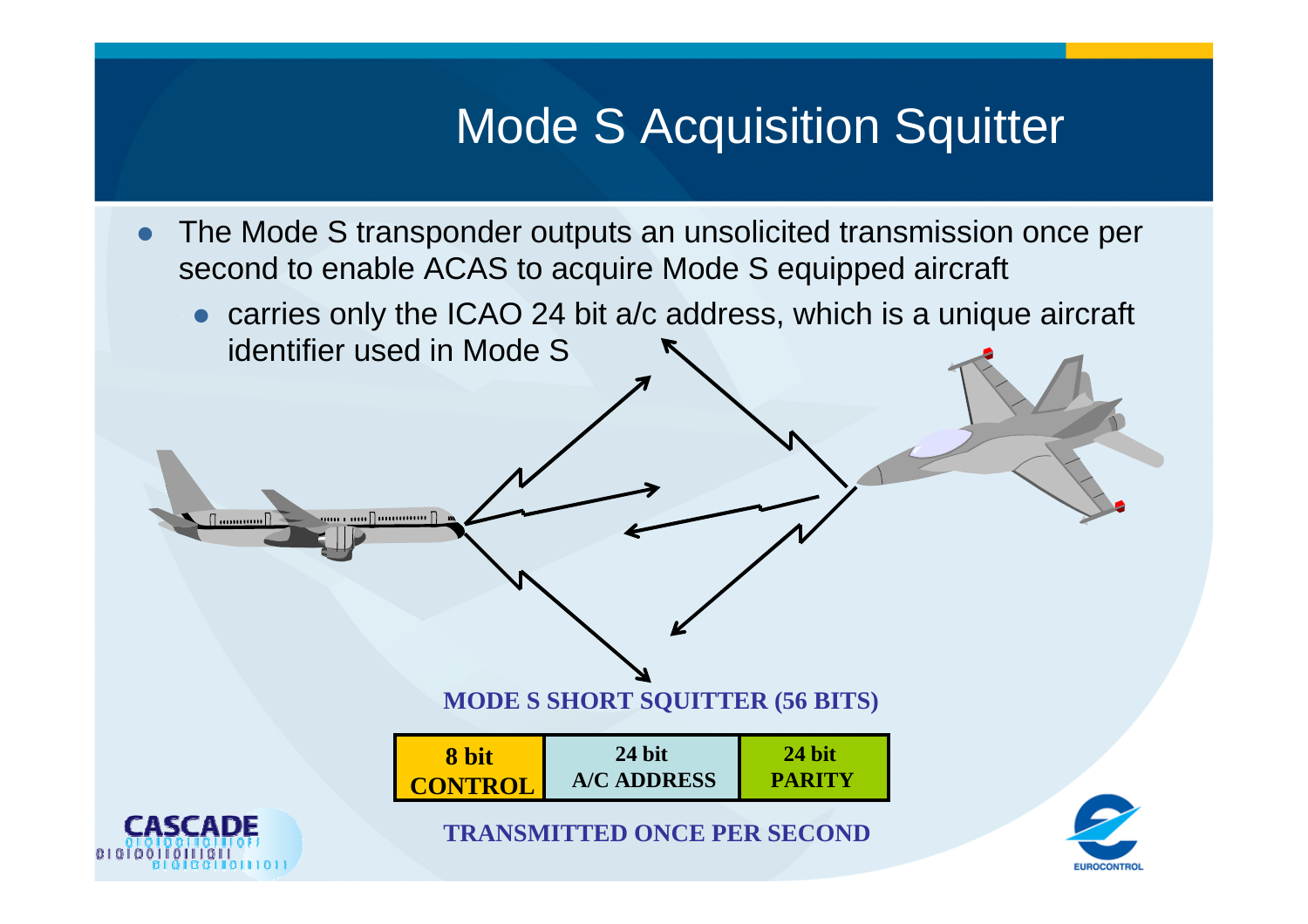#### 1090 MHz (Mode S) Extended Squitter

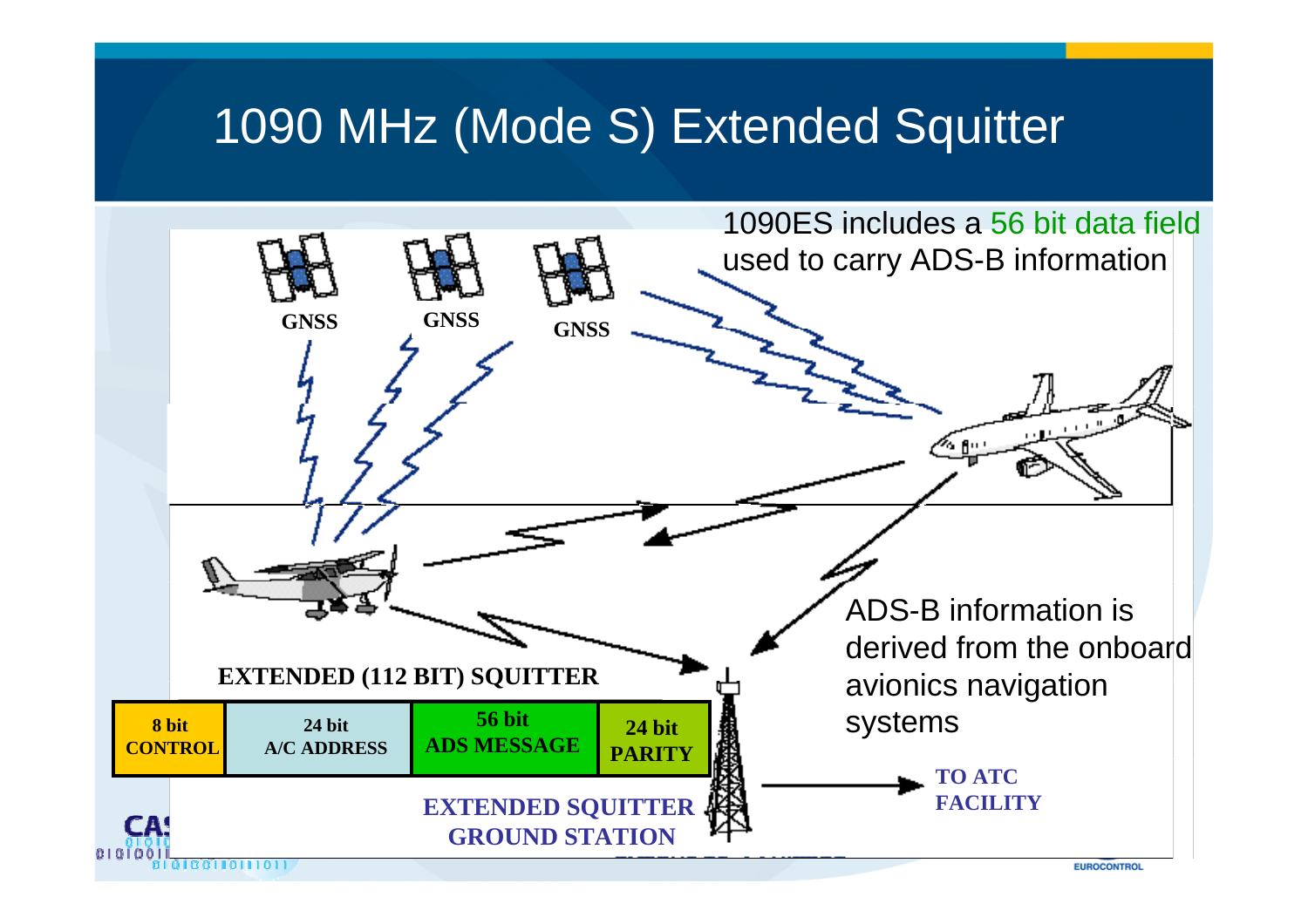# Extended Squitter Format



- $\bullet$ **DF** = Message type
	- $\bullet$ **<sup>11</sup>** Acq squitter
	- $\bullet$ **<sup>17</sup>** ADS-B
	- **<sup>18</sup>** TIS-B $\bullet$
	- **<sup>19</sup>** Military  $\bullet$
- $\bullet$ **CA**= subtype
- $\bullet$ **PI** = error detection code



Total duration =  $120\mu s$  (8 $\mu s$  preamble and 112  $\mu s$  data block) Data block transmitted using Pulse Position Modulation.



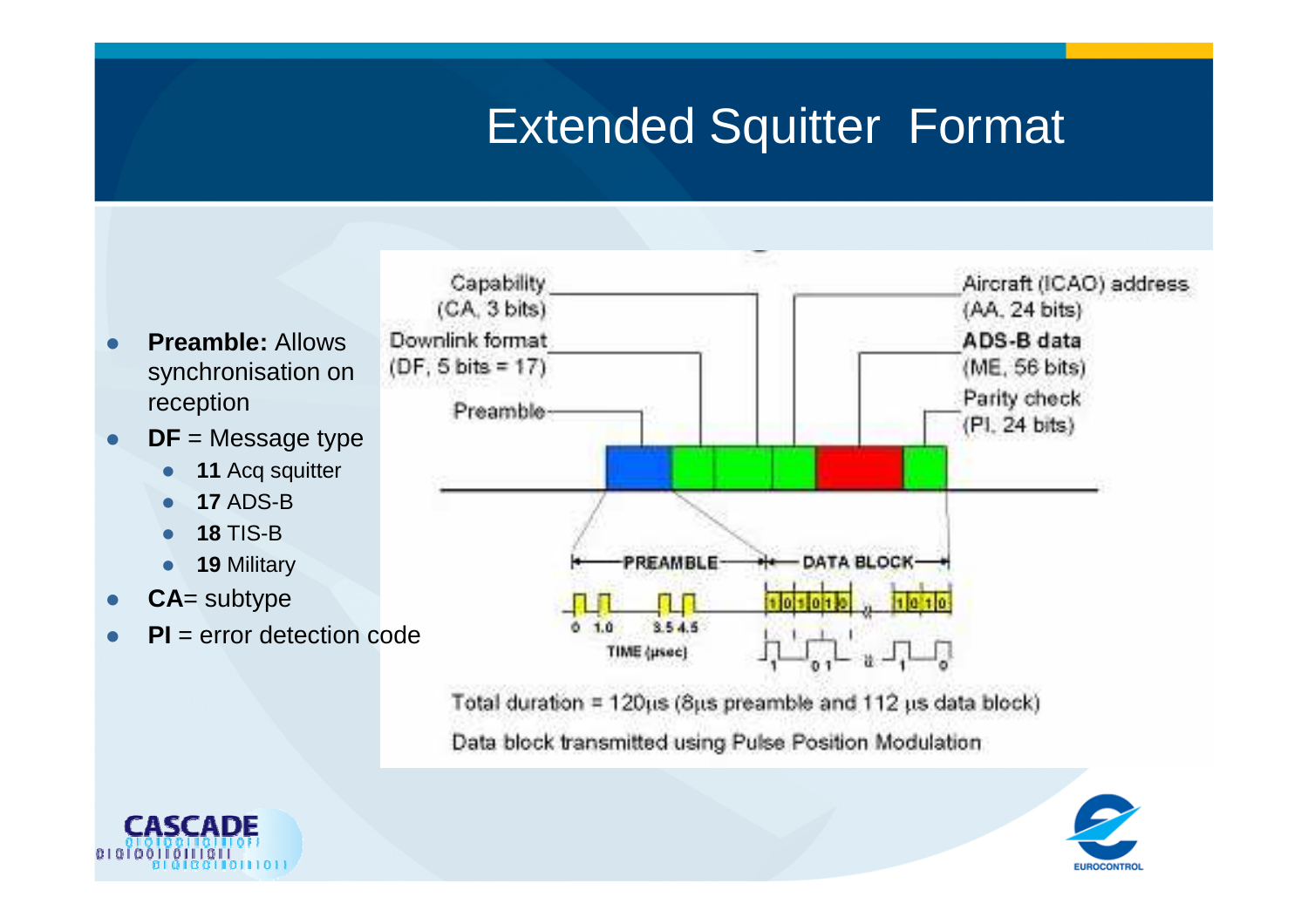# Mode S Transponder





Squitters sent from top and bottom antennas randomly<br>Only top antenna used from transmitting on ground

 $\bullet$  Transponders maintain avionics data in the Binary Data Store (BDS) Registers (56 bit wide).



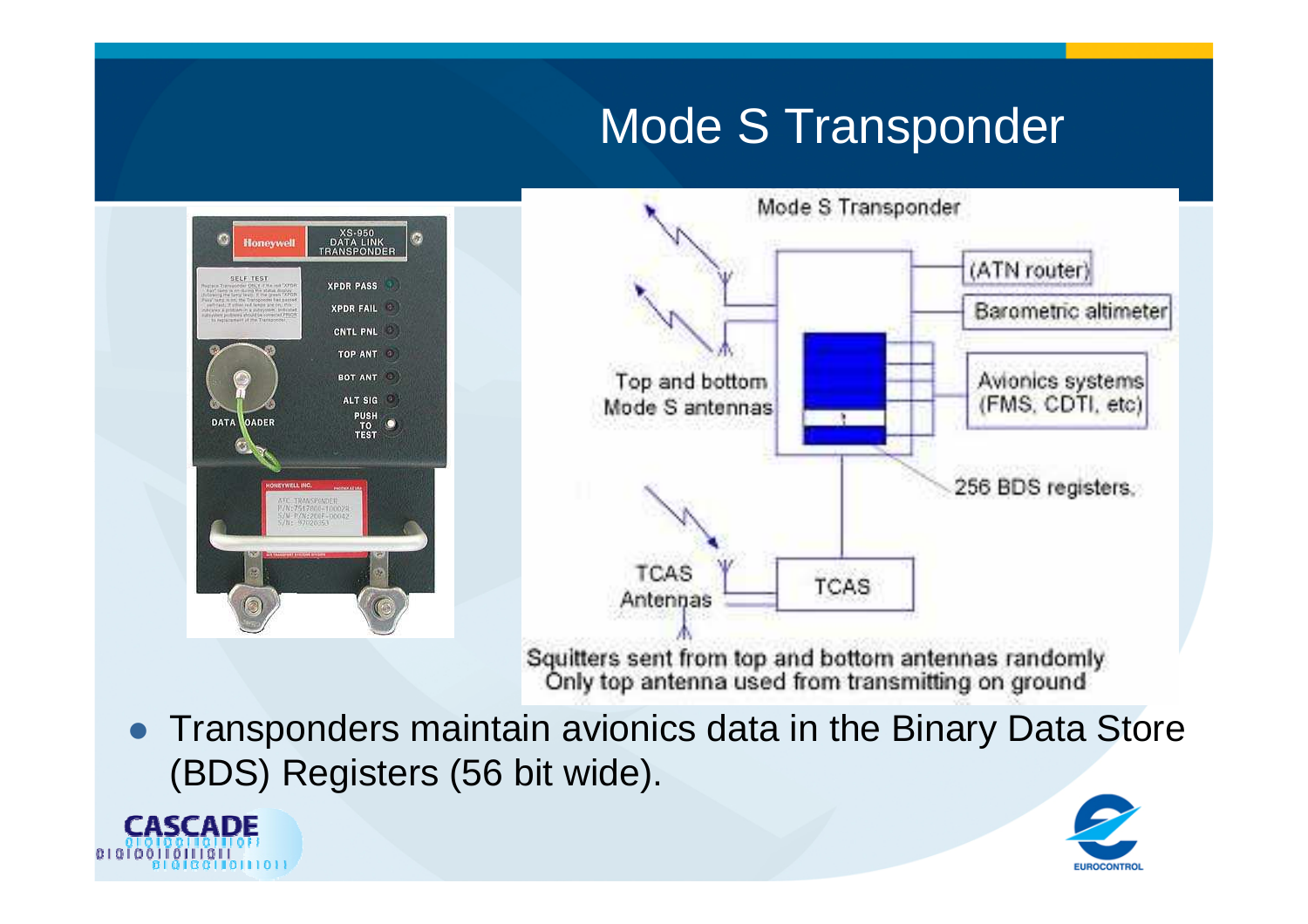# BDS Registers

- **BDS Registers are specified in the ICAO Manual of** Mode S Specific Services and the Mode S SARPs
	- BDS registers are also referred to as GICB registers because they can be downlinked via "Ground Initiated Comm B transactions"
- Each register contains the data payload of a particular Mode S reply or extended squitter
- Registers not updated within a fixed period are cleared by the transponder
- Registers are identified by a two digit hex number
	- for example BDS 05h or BDS 0,5 is the position squitter
- Certain BDS registers refer specifically to 1090ES



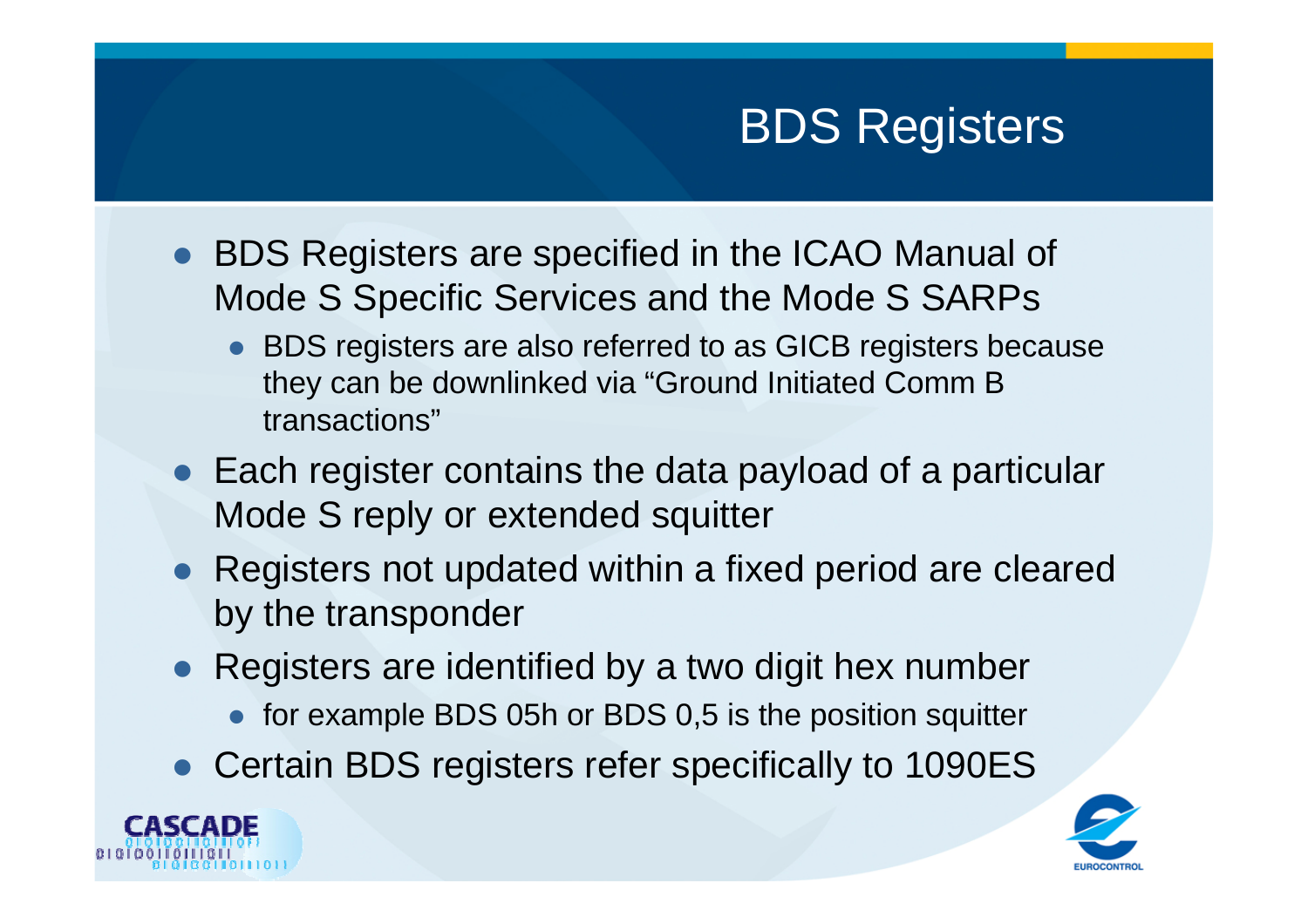# BDS Registers for 1090ES

- Sixteen registers may feed 1090ES transmissions
	- Commonly used are:
		- BDS 05h Ext. Squitter Airborne Position
		- BDS 06h Ext. Squitter Surface Position
		- BDS 07h Ext. Squitter Status
			- **•** transmitted only in reply to interrogation
		- BDS 08h Ext. Squitter A/C Id & Category
		- BDS 09h Ext. Squitter Airborne Velocity
		- BDS 0Ah Extended Squitter Event Report
		- BDS 61h Ext. Squitter Emergency/Priority Status
			- **•** transmitted once per second during an emergency
		- BDS 62h Target State and Status (DO-260A only)
		- BDS 65h Aircraft Operational Status



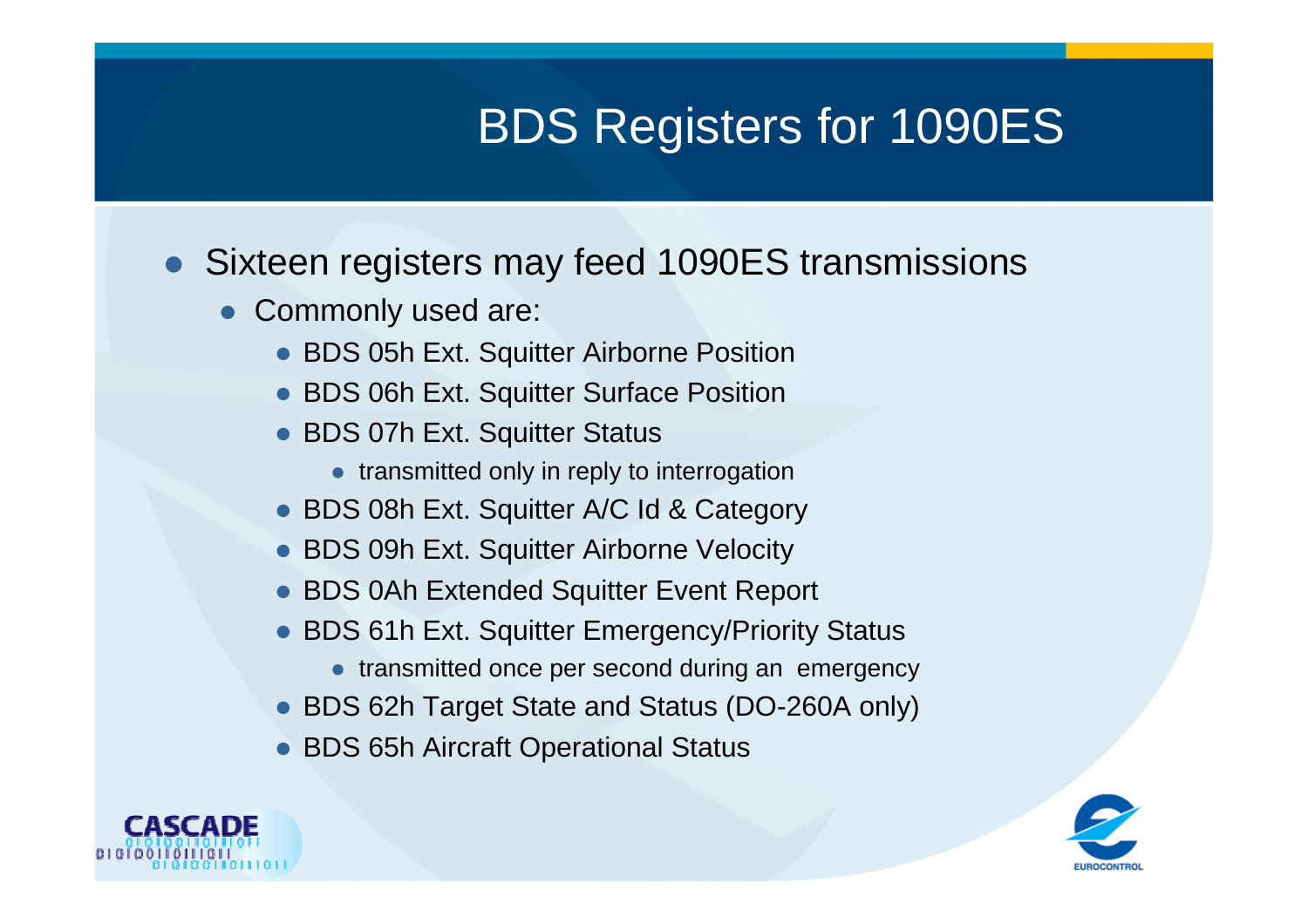# Position Squitter

#### Airborne position squitter

#### **Surface position squitter**

- $\bullet$ **Format:** Ext. squitter type (plus flags)
- $\bullet$  **Latitude/Longitude:**  Aircraft Position
- **CPR:** Compact  $\bullet$ Position Reporting
- $\bullet$ **Time:** UTC time flag.
- $\bullet$  **Single antenna Flag:**  Single or dual antennas
- $\bullet$  **Movement:** Ground speed
- **Status: Validity Flag**  $\bullet$
- $\bullet$  **Track**: Direction of movement



| Number<br>of bits | <b>Contents</b>       |  |
|-------------------|-----------------------|--|
| 5                 | Format type code      |  |
| $\overline{2}$    | Surveillance status   |  |
| 1                 | Single antenna flag   |  |
| 12                | Altitude              |  |
| 1                 | Time                  |  |
| 1                 | <b>CPR</b> format     |  |
| 17                | CPR encoded latitude  |  |
| 17                | CPR encoded longitude |  |
| 56 bits total     |                       |  |

 $TX$  rate =  $2$  /sec

Accuracy ~5.1m

Number **Contents** of bits Format type code 5. Movement. **Status** Ground track Time. CPR format 17 CPR encoded latitude 17 CPR encoded longitude 56 bits total

 $TX$  rate =  $1/sec$ 

Accuracy ~1.2m

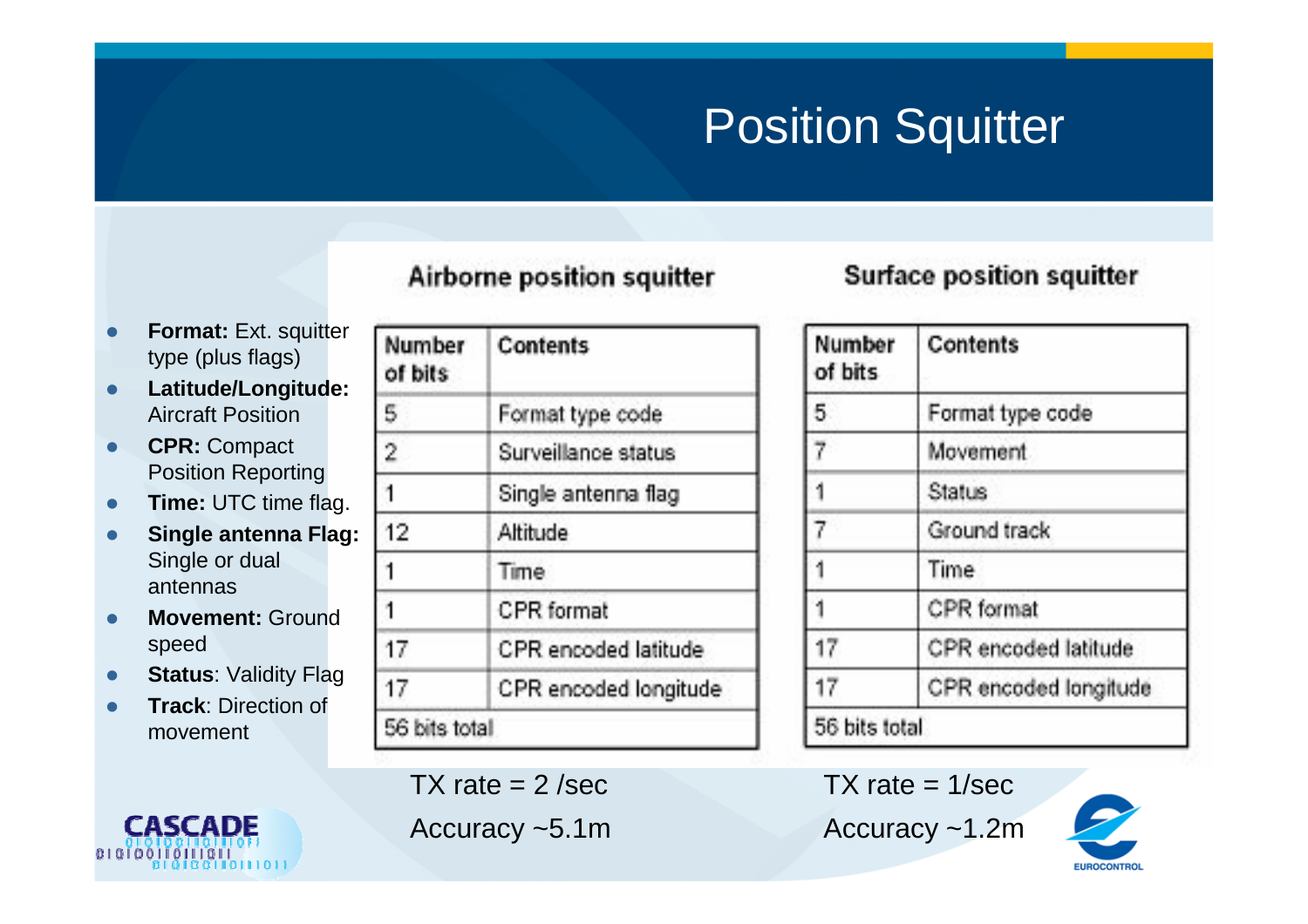# Velocity and Identity Squitters

#### Airborne velocity squitter

| $\bullet$ | <b>Subtype:</b> |  |
|-----------|-----------------|--|
|           | Ground or       |  |
|           | airspeed flag   |  |

- $\bullet$  **IFR**:ADS-B Equipage class
- **A/C category**:  $\bullet$ a/c (small/ medium/large) or vehicle or glider or ...

| Number<br>of bits | <b>Contents</b>                                  |
|-------------------|--------------------------------------------------|
| 5                 | Format type code                                 |
| 3                 | Subtype                                          |
| í                 | Intent change flag                               |
| f.                | IFR capability flag                              |
| 3                 | Velocity uncertainty                             |
| $10 + 1$          | East-West velocity + sign                        |
| $10 + 1$          | North-South velocity + sign                      |
| $9 + 1 + 1$       | Vertical rate + sign + source                    |
| 2                 | Turn indicator                                   |
| $7 + 1$           | Geometric height diff. from<br>barometric + sign |

#### **Aircraft identification squitter**

| Number of<br>bits | <b>Contents</b>      |
|-------------------|----------------------|
| 5.                | Format type code     |
| 3.                | Aircraft category    |
| 61                | Callsign Character 1 |
| 6.                | Callsign Character 2 |
| 6                 | Callsign Character 3 |
| 6                 | Callsign Character 4 |
| 6,                | Callsign Character 5 |
| 6.                | Callsign Character 6 |
| 6.                | Callsign Character 7 |
| 61                | Callsign Character 8 |
| 56 bits total     |                      |

 $TX \text{ rate} = 2 \text{/sec}$   $TX \text{ rate} = 0.2 \text{/sec}$ 



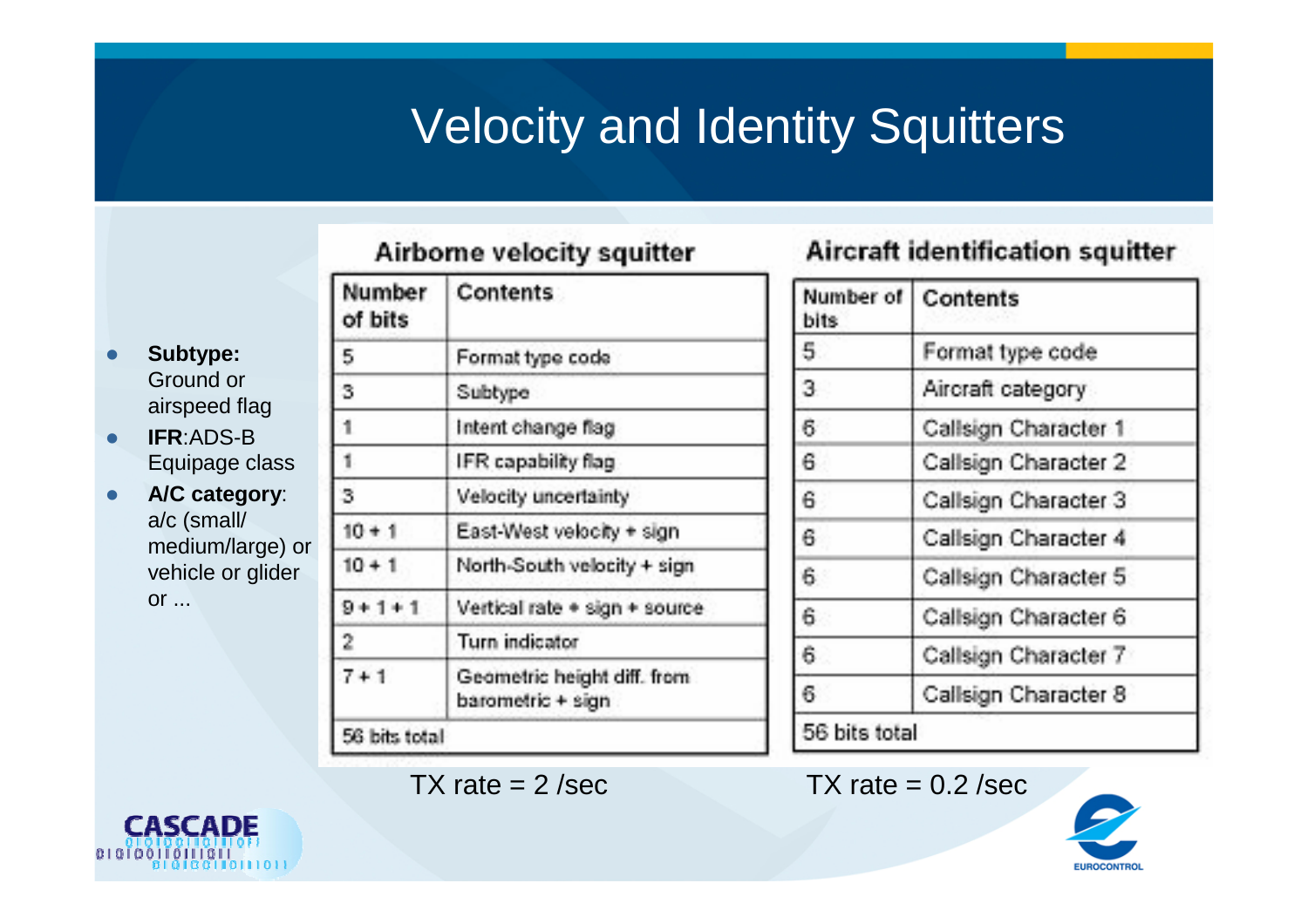# 1090ES Standards

- ICAO Mode S Ext. Squitter SARPs (Annex 10 Am. 77)
	- defines the DF17, DF18 messages
- Transponder MOPS
	- EUROCAE **ED-73B** and RTCA **DO-181C**
- 1090 ADS-B System MOPS
	- EUROCAE **ED-102** = RTCA **DO-260**
	- RTCA **DO-260A**
- Avionics Form and Fit
	- AEEC Characteristic **ARINC 718A** and EUROCAE **ED-86**
- Safety regulatory standards
	- JAA Technical Service Order **TSO 2C112A** for transponder **ED-73A**
- FAA **TSO C112** for transponder **DO-181** and **TSO C166** for ADS-B system **DO-260/260ACASCADE**

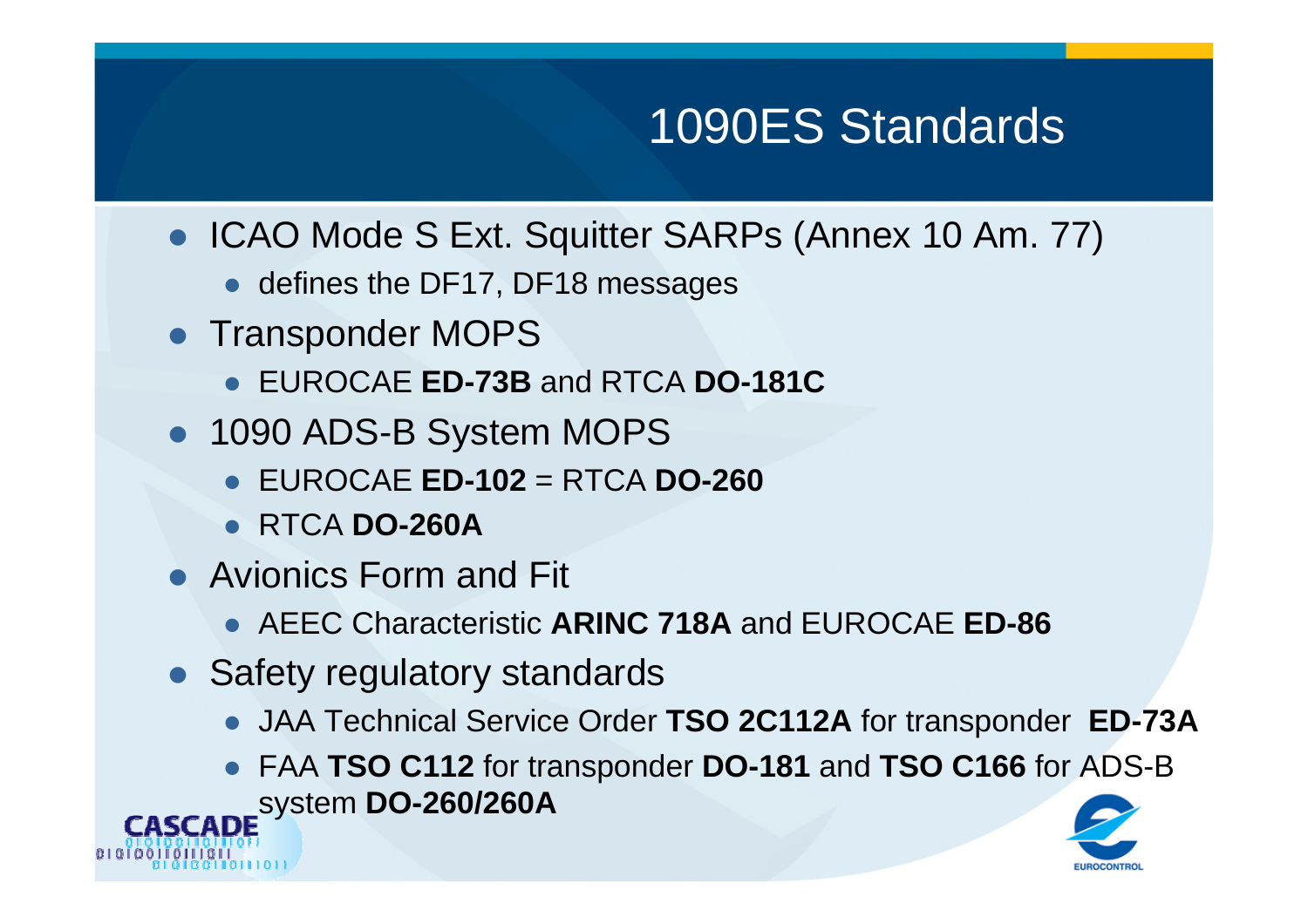# DO-260 versus DO-260A

#### $\bullet$ **DO 260A** added

- $\bullet$  new message "**Target State and Status**" (CA=29)
	- $\bullet$ replaces DO-260 intent squitter [BDS 62h]
- separate accuracy and integrity indications for position
	- **NIC/NAC/SIL** instead of **NUC**
- expanded a/c type and ADS-B reporting capabilities
- $\bullet$ broadcast of **Mode A Code**
- support for **TIS-B** squitter (DF18)
- $\bullet$ maintaining backwards compatibility
- $\bullet$  and expanding the **enhanced decoding techniques**  already defined in DO-260 [as options]



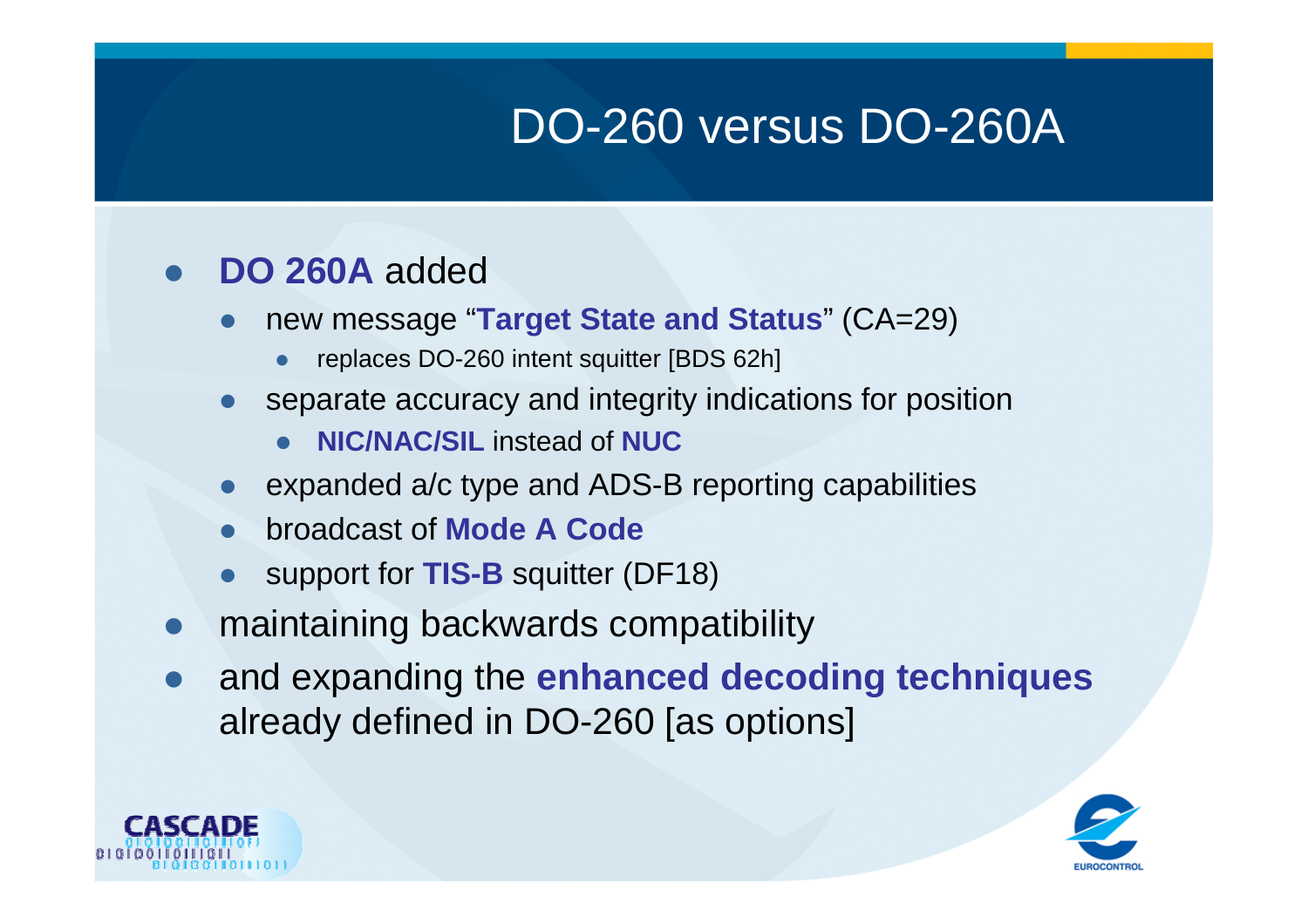# DO-260/DO-260A Change 1

#### $\bullet$ Recently RTCA published Change 1 to DO-260/260A

- $\bullet$  clarification of **NUC** calculation from **GPS** error signals
	- $\bullet$ enables unambiguous indication of integrity [DO-260]
- $\bullet$  optional broadcast of **Mode A Code** in DO-260 transponders
	- $\bullet$ useful for ADS-B report correlation with SSR data
- $\bullet$  clarification of aircraft "**on ground condition**"
	- $\bullet$ was ambiguous in both DO-260 and DO-260A
- removal of "trajectory intent" and "a/c coordination" squitters  $\bullet$ 
	- $\bullet$ squitters not used in practice [DO-260]
- $\bullet$  provisions for ADS-B squitter re-broadcast
	- $\bullet$ useful for improving ADS-B coverage
- $\bullet$  EUROCAE has not adopted Change 1
	- $\bullet$ approval of ED-126 may lead to a reconsideration of the need



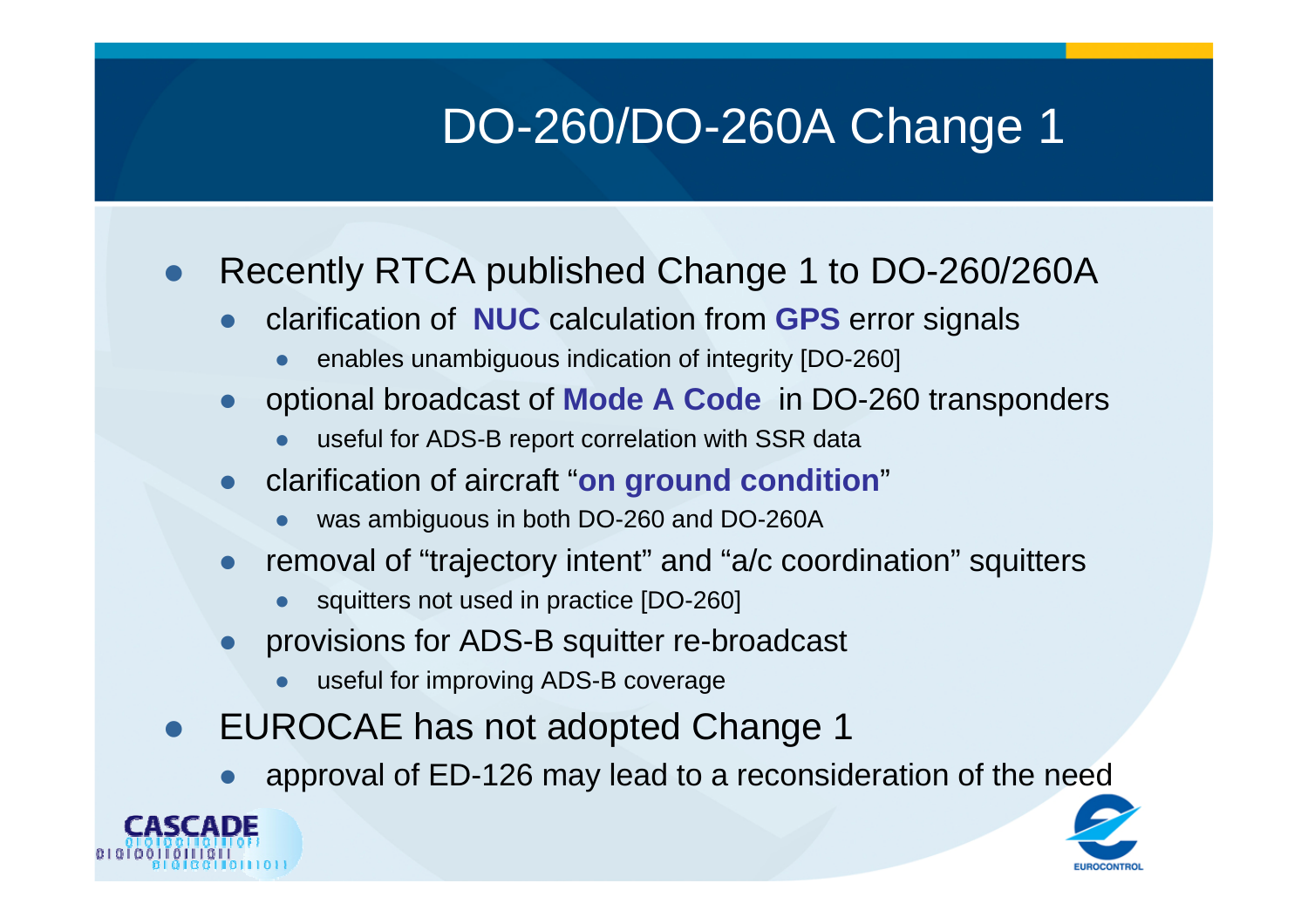### Target State and Status Squitter

#### • DO-260A only (BDS 62h)

| <b>Number</b><br>of Bits | Contents                         |
|--------------------------|----------------------------------|
| 5                        | Format Type = $29$               |
| $\overline{2}$           | SubType=0                        |
| 18                       | <b>Target Altitude and Flags</b> |
| 14                       | <b>Target Heading/Track</b>      |
| 7                        | NACp, NICb, SIL                  |
| 5                        | <b>Reserved</b>                  |
| $\overline{2}$           | <b>ACAS status and RA status</b> |
| 3                        | A/c emergency/priority status    |
| 56                       | Total                            |



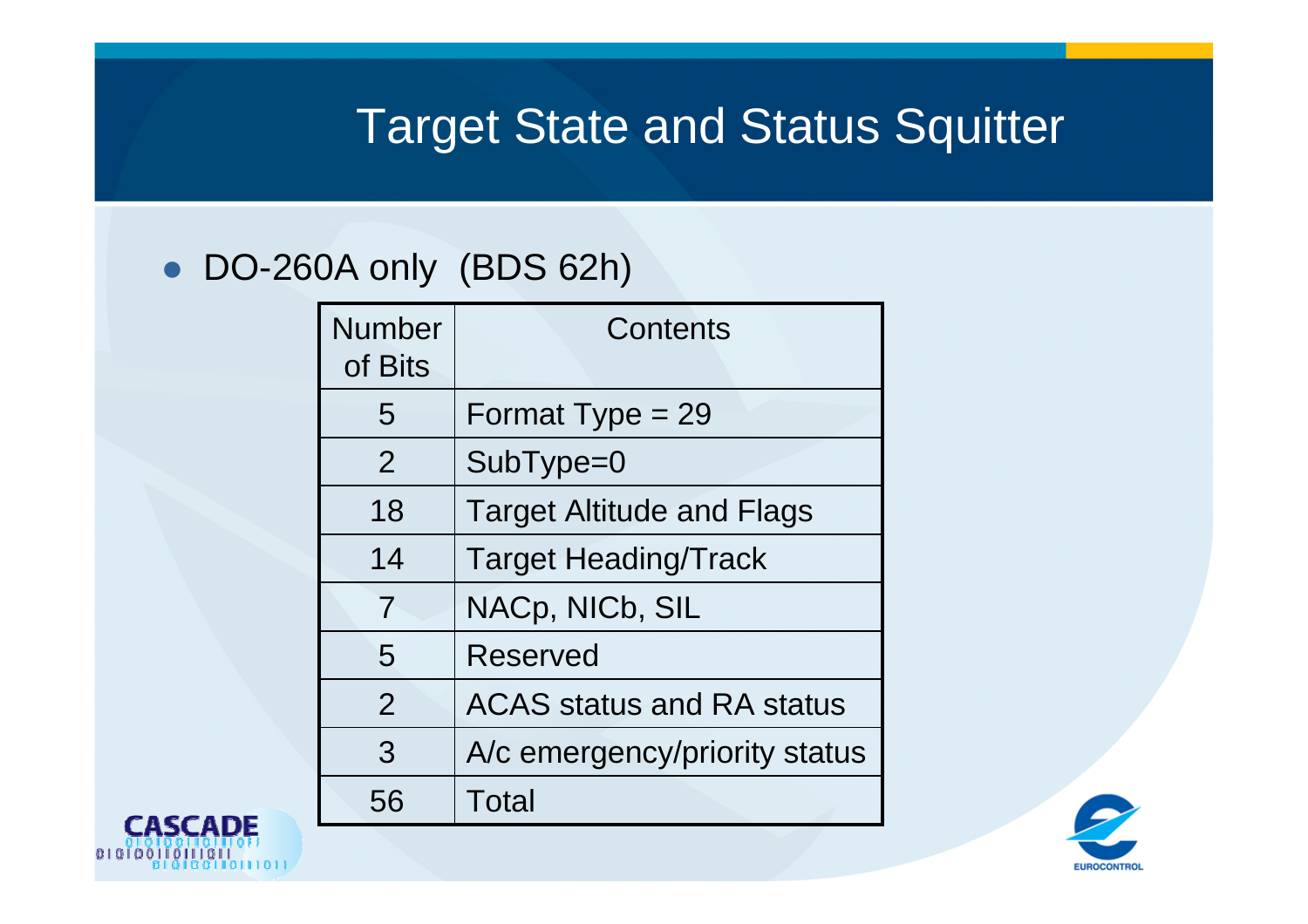# 1090ES Performance

- $\bullet$  Range and Capacity are the critical 1090ES performance characteristics
- Air-air or air-ground **range** defines the area within which targets  $\bullet$ will be reported with acceptable **quality**
	- quality refers to accuracy, integrity, update rate …
		- application dependent requirements
- $\bullet$  Air-air or air-ground **capacity** refers to the maximum number of targets that can be monitored with adequate quality within the prescribed range
- Range and capacity depend on the 1090 MHz interference  $\bullet$ ("fruit") and decoder performance
	- replies to SSR/Mode S/ACAS interrogations
	- short and extended squitters broadcasted from ACAS and ADS-B
- 1090 fruit depends on
	- **•** civil and military SSR/Mode S interrogators
		- Fixed ground civil surveillance infrastructure
		- Fixed and tactical military systems
	- aircraft traffic density and ACAS/ADS-B equipage



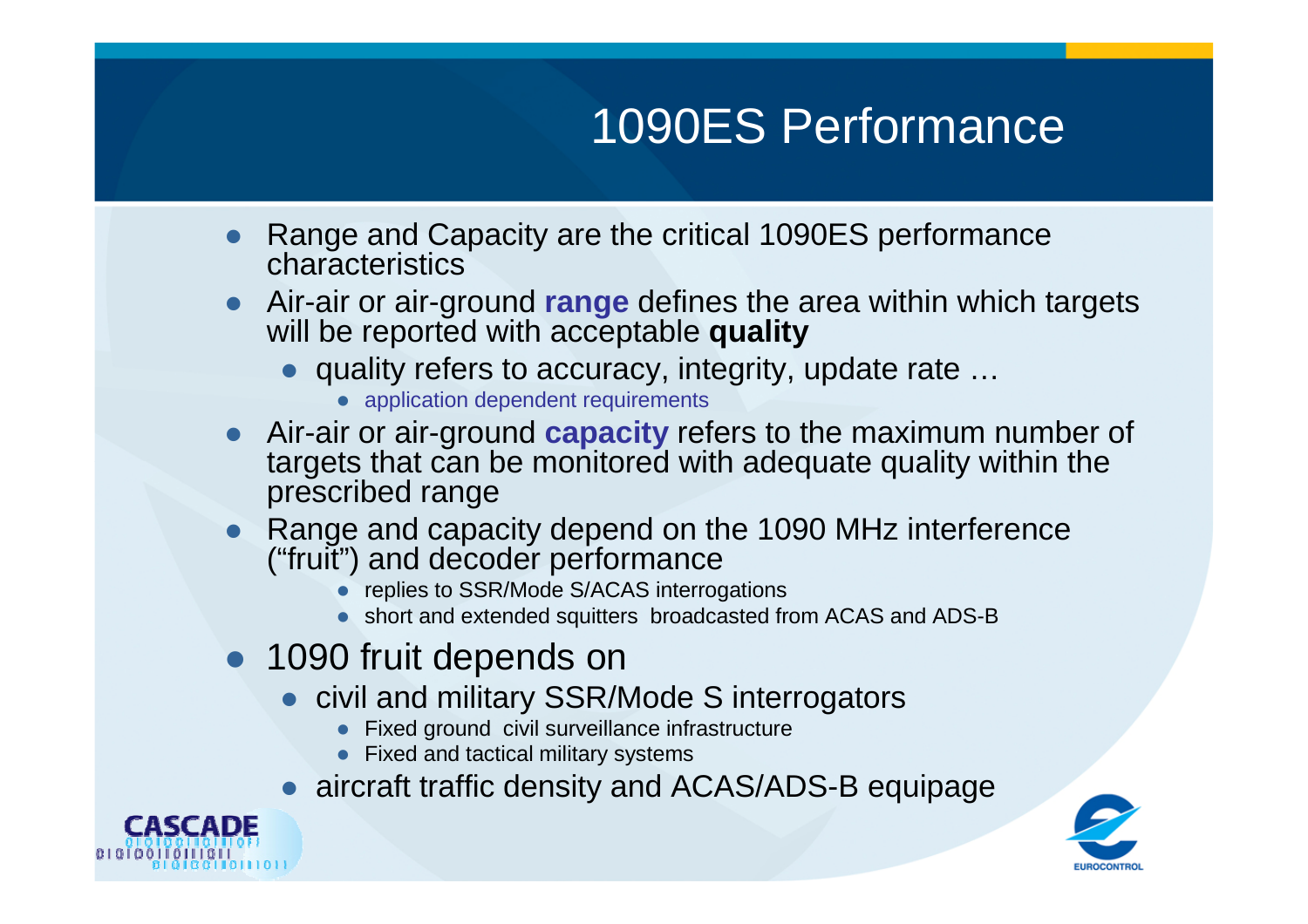# 1090ES Range and Capacity

- $\bullet$  MOPS compliant 1090ES nominal range (with low fruit <4Kmsg/sec) is
	- >90 nmi air to air
	- >150 nmi air to ground
- **1090ES range drops with increasing fruit** 
	- Air to air range is the most sensitive
		- on the ground, sector antennas can reduce fruit and improve range
	- enhanced decoding techniques can improve resistance to fruit
- The dominant fruit today is Mode A/C replies
	- Core Europe is the area with the highest fruit levels in the world
		- measured in Frankfurt in 2001 at 33K replies/sec
- $\bullet$  Fruit is expected to grow almost linearly with traffic growth unless significant de-commissioning of SSR takes place



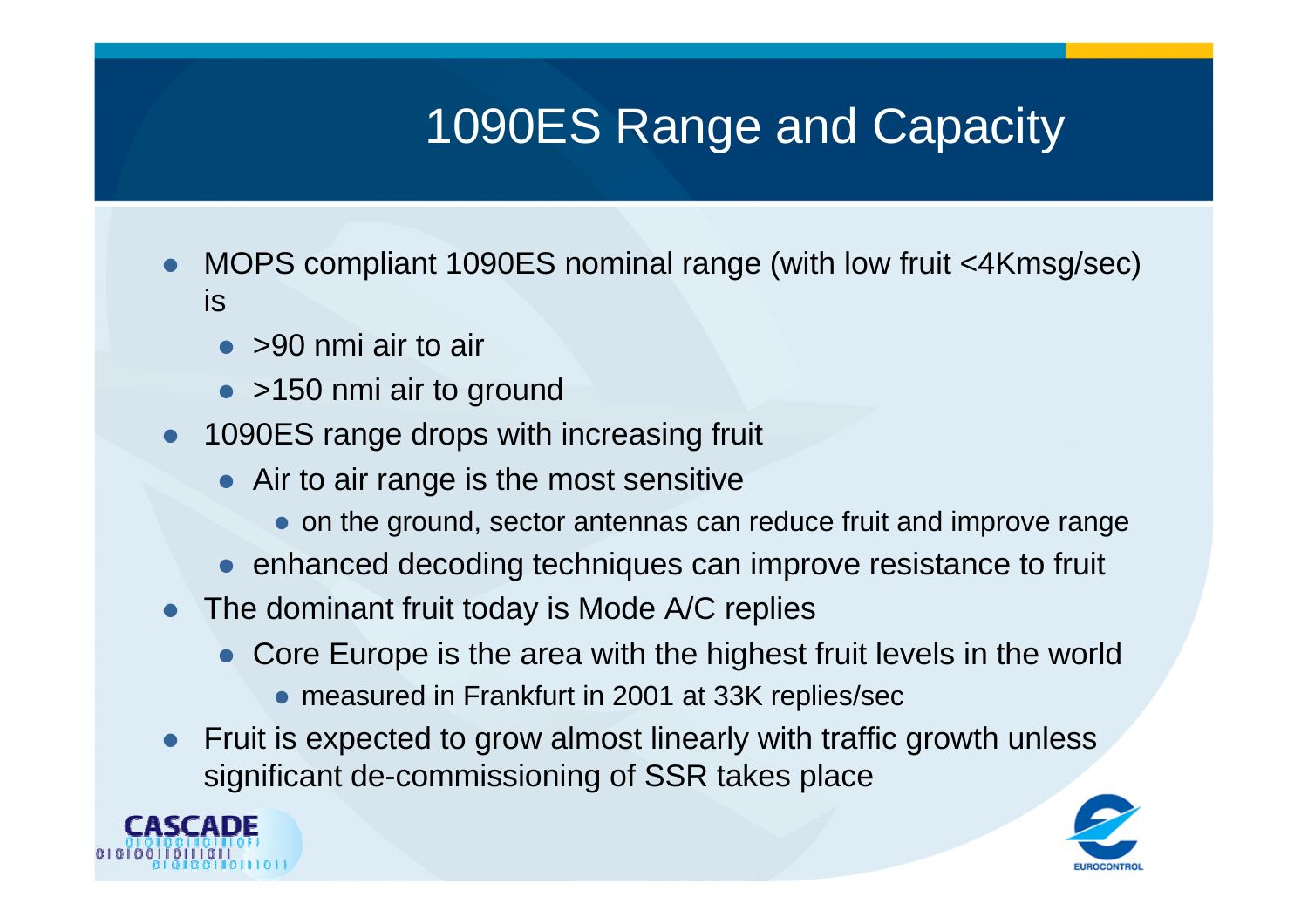# 1090ES decoding techniques

- $\bullet$  Squitter reception entails
	- $\bullet$ Preamble detection
	- $\bullet$ Bit and confidence declaration
	- $\bullet$ Error detection and correction



- $\bullet$  Current decoding techniques are designed for narrow beam SSR and short range ACAS operations
	- effective only for low interference levels < 4K Mode A/C msg/sec ("fruit")
	- can handle only one overlapping Mode A/C fruit
- $\bullet$  Enhanced decoding techniques provide improvements for all 3 reception stages and are designed to handle multiple overlapping Mode A/C fruit
	- $\bullet$ can handle >40K Mode A/C fruit
	- $\bullet$ **but do not protect better against short and long squitters**



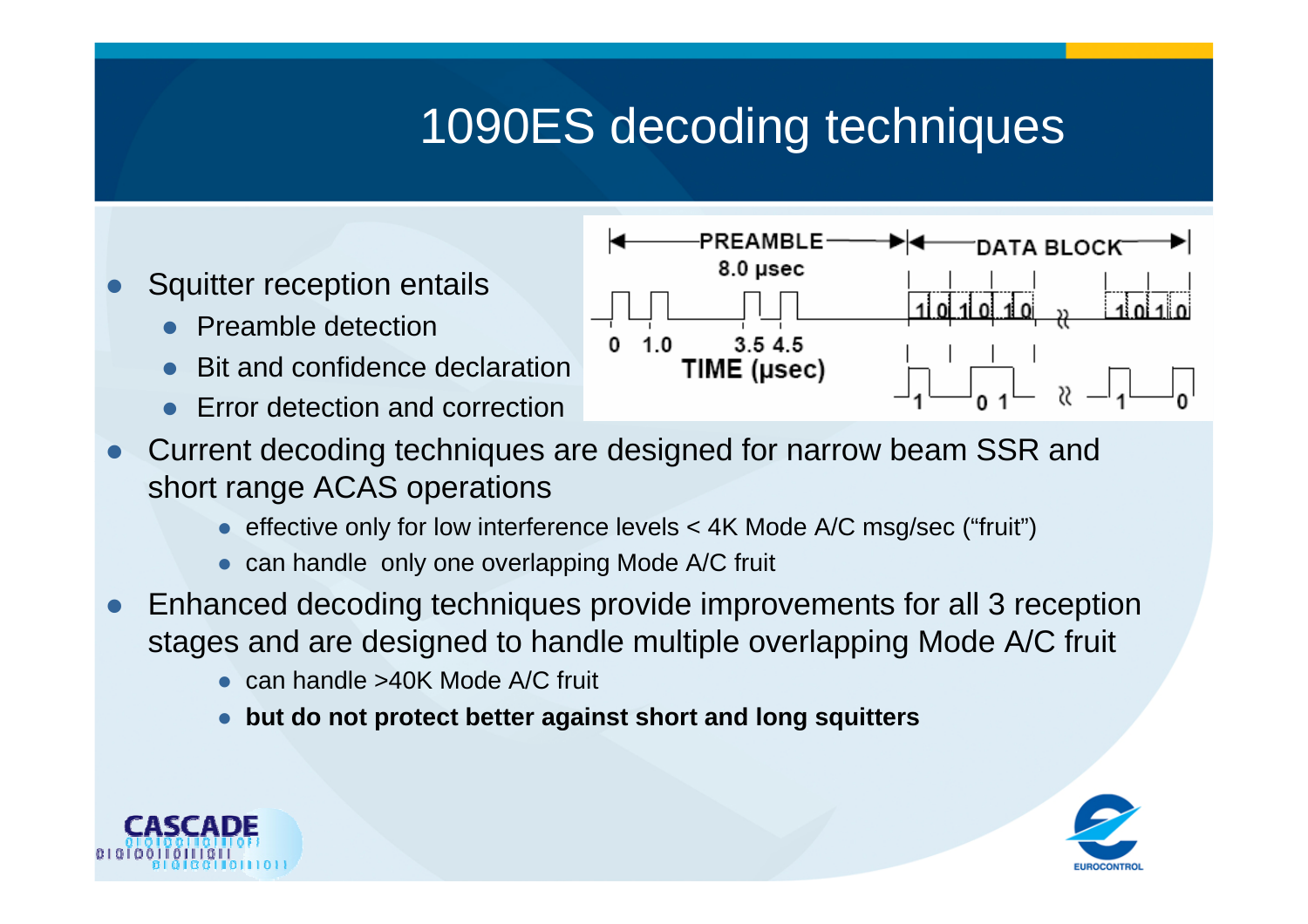# 1090ES equipage

### • Current ADS-B 1090ES avionics equipage types:

- ADS-B capable Mode S transponder and ACAS
	- products in the market today
- ADS-B capable Mode S transponder and standalone ADS-B receiver
	- **•** Standalone receivers are just appearing in the market

### • New Airbus/Boeing a/c come wired for ADSB-out

- Airbus conforms to DO-260
- $\bullet$ equipment is certified only on non interference basis
- no provision for ADSB-in
- suitability of ADS-B data largely depends on type/quality of GPS connection
- A non transponder 1090ES ADS-B solution would be<br>focaible but is not atonder diseal (yet) feasible but is not standardised (yet)
	- highly desirable for vehicles and non transponder equipped GA $\bullet$
- 1090ES ground stations are available from a number of vendors
	- Mostly as part of multilateration solutions  $\bullet$
	- $\bullet$ Standards and certification procedures still in development



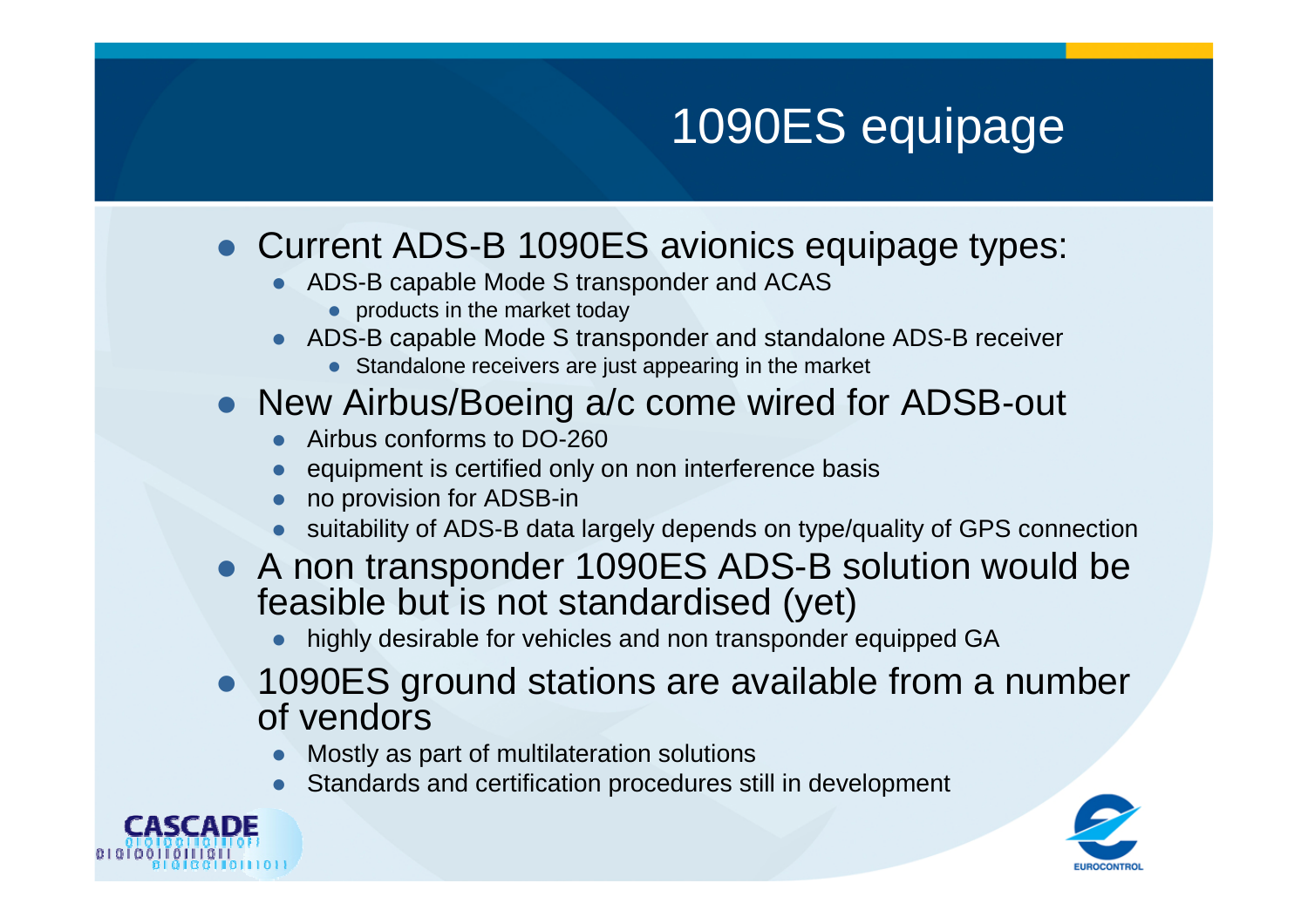### **Summary**

- $\bullet$  1090ES is an extension of the Mode S technology
	- no new spectrum required
	- $\bullet$  recent Mode S transponders can be used for ADSB-out
		- growing number of a/c squittering ADS-B
			- but ADS-B data quality is not certified
	- airborne receiver needed for ADSB-in
- Further standardization work needed
	- ADS-B application requirements must be clarified
	- utility of DO-260A and Change 1 features needs to be validated
	- **•** form/fit and <u>certification s</u>tandards need to be updated
	- **•** standards for ground stations must be developed
- $\bullet$  Risk of eventual 1090 MHz band congestion in Core Europe depending on
	- evolution of air traffic density
	- evolution of civil and military SSR/Mode S infrastructure
	- could be countered with more sophisticated receiver systems